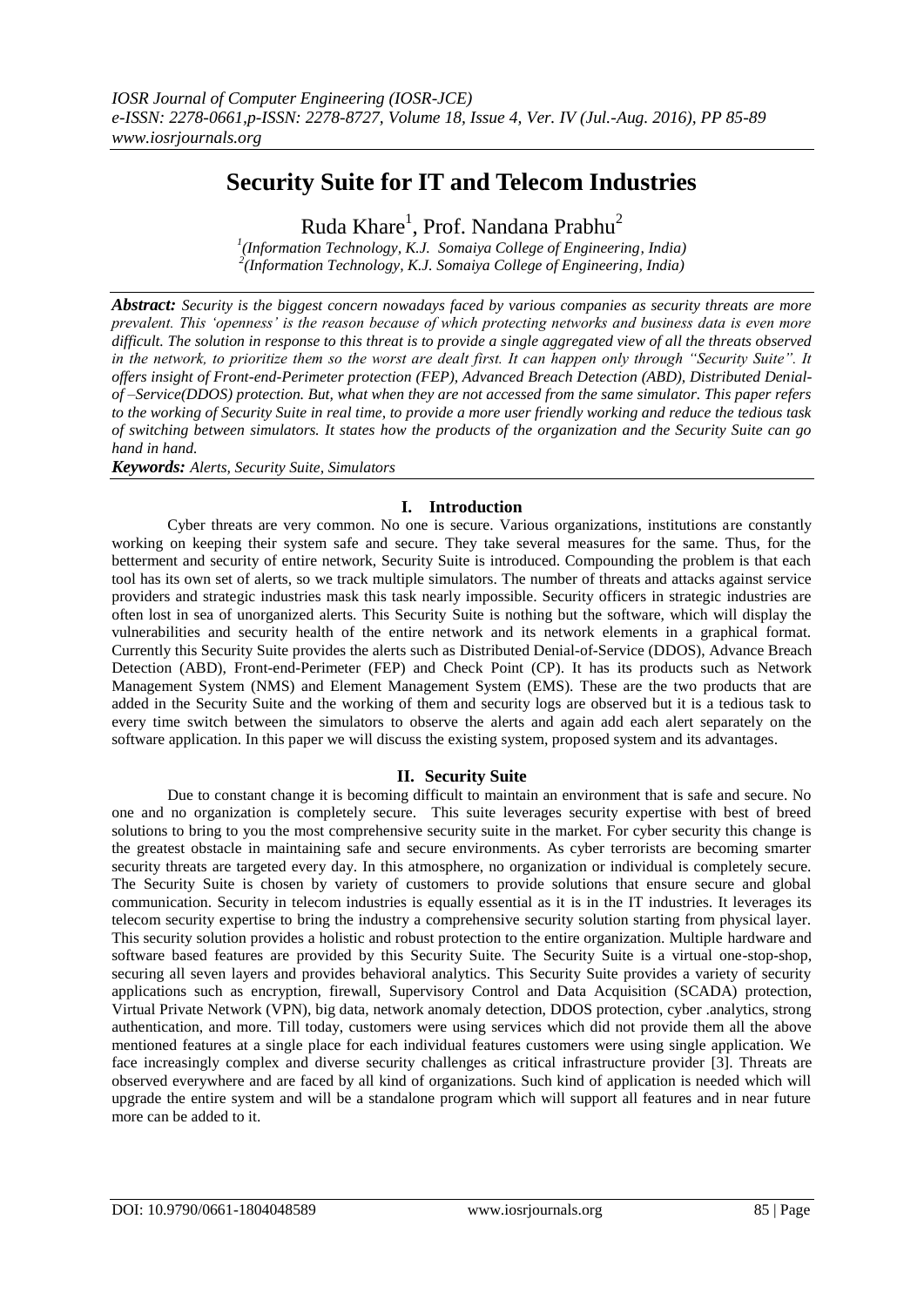# *1.1 Security Threats*

Recently various cyber threats have come in picture: Cyber Espionage, Information Warfare, Cracking, Cyber Crime, Cyber Terror and Hacktivism. Protecting the network from cyber-attacks is a global issue faced by all. Gathered reports signify that organizations that are energy based are the latest targets. Network shut down would be extremely costly if long power shut downs occurs as it will disrupt lives of people all around the globe as daily activities and services will be disrupted including water, food, healthcare. Hence, expert"s advice that there are more chances that a successful attack can take place but the owners have to be prepared with the solutions [4]. Due to this substantial amount of data that flows within the Smart grid networks, used to connect between the distributed energy sources and multiple consumers in a smart, balanced and controlled way. The information flow is sometimes accessible to the public networks (e.g. Internet), exposing this Smart Grid network to potential multi-layered cyber-attacks. Many typed of attacks combine several attack vectors into the target network.

## *1.2 Security Suite Protection Approach*

The right approach for providing a proper Security Solution is to define a holistic, intuitive and customized approach that provides secure network against multilayer cyber-attacks including zero day attacks. In order to provide comprehensive and coherent protection, one must design and set in place defense mechanisms through layer 1 till 7 of the OSI model [6], at user's layer adding Layer 8. The Security Suite provides different protection approaches such as-

- 1. *L2-L3 encryption* It provides data integrity and confidentiality to data that is in shared environments, attacking the virtual servers of another tenant. Entire network is monitored to provide security and avoid traffic. Moreover, third user is granted permission to preserve the keys that are used in encryption. Applications are protected by virtual servers, policies are enforced, centralized key encryption and policy management is done.[1]
- 2. *Firewall* Based on an applied set of rules, the firewall controls incoming and outgoing network traffic. It creates a barrier known as security barrier between two networks to accept and reject connections and services. They are present at the boundary of internet and internal network. It is a type of code that is executable and is executed on independent machines. Traffic flow is observed by it. It is used to provide controls such as- User control, direction control, behavior control and service control.
- 3. *SCADA DPI protection (Supervisory Control and Data Acquisition Deep Packet Inspection* It is used to provide matching pattern mechanism. Awareness of enhanced states and per-packet deep inspection. Similar signatures within a same packet are identified quickly. Signatures are matched with the help of predefined rules. Traffic should not be affected when signatures are loaded during runtime. Dynamically updating signatures. Engine is fully-agnostic. Insights of operational incidents of cyber security. It quickly filters out the vast majority of traffic that is clearly an obstacle (identifying simple signatures at a low CPU cost). All the traffic that is behaving like an obstacle it is filtered out. This technology does deep packet analysis.[7]
- 4. *Front-end-Perimeter* A demilitarized zone or DMZ also known as perimeter network, larger and un-trusted usually (the internet) network. Its purpose is to add an extra security layer to internal network of the organization. DMZ is accessed directly externally but not to any other network part.
- 5. *Big Data Cyber Analytics-* Making the sense of historical data and terabytes of current this solution provides toolbox of cyber–analytics without using any rules that are predefined. Generic, terabytes of current algorithms that are based on machine learning that discovers the patterns, convert activity from within security logs that are in terabytes size. Dashboard and reports include queries that provides fast results of security analysts allowing them to add recent features one of it is Network Function Virtualization solution [5]
- 6. *Network Anomaly Detection-* The breach/anomaly or abnormality is solution that provides detection and prevention provides. It connects to the switches in the network internally, find stolen and vulnerable endpoints credentials proactively, and proceed to flag and prevent them. It has three stages such as detect, remediate, illuminate.
- 7. *Distributed Denial-of-Service (DDoS) protection-* This attack is behavior based it brings down the entire system. When a user accesses any of the websites online there are various malware present. When he reaches any malicious website without the concern of the user malicious data is downloaded to the user"s machine. This malicious data is nothing but a Trojan which is extremely small in size and is resting in the user"s system like a zombie which get activated when a third party sends active command when the zombie(Trojan) is activated entire system is crashed and brings down the entire network from the command that was sent from remote location.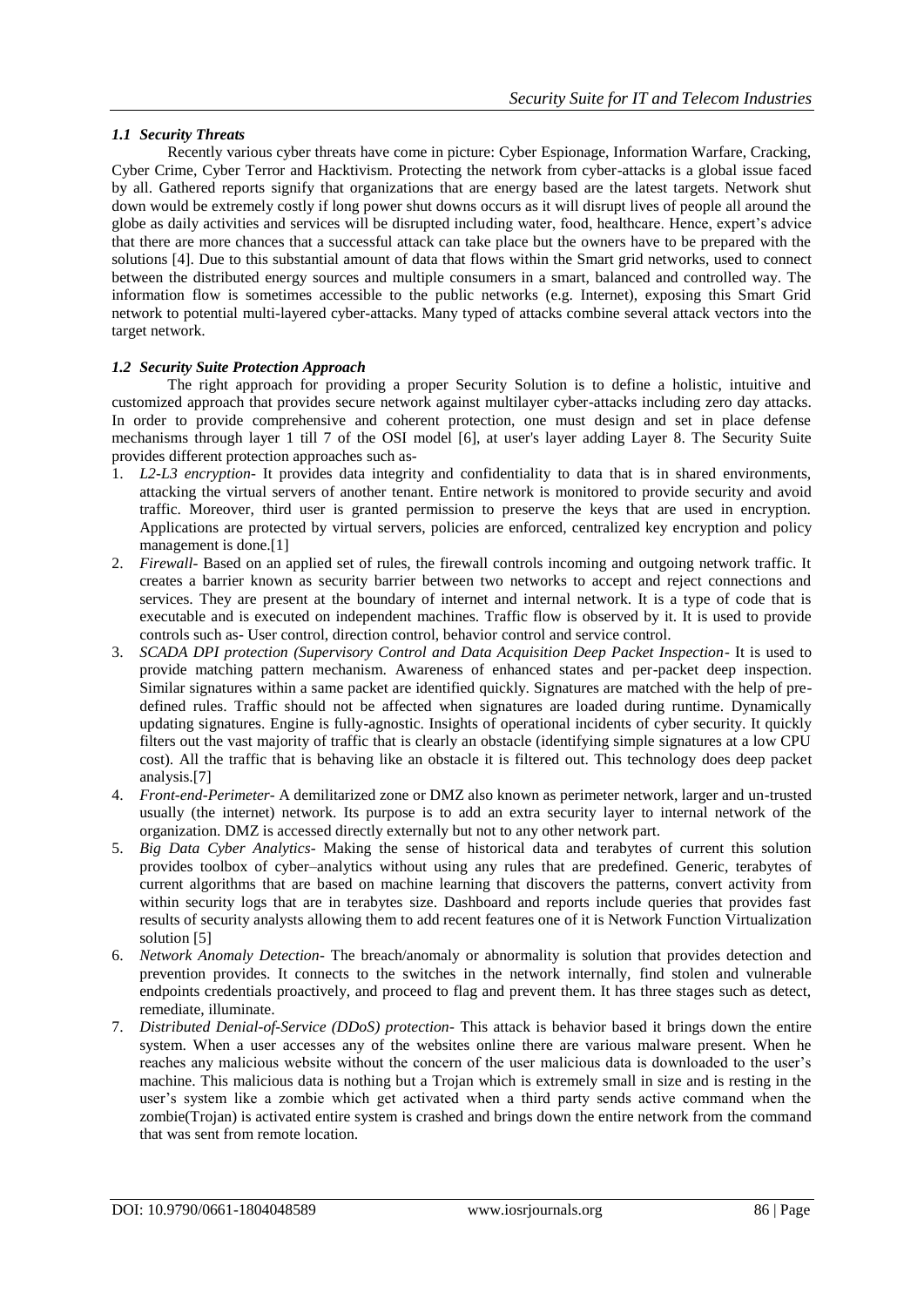The software is in its initial developing stage from the above mentioned protection approaches the ones that are currently provided by the security suite are as follows-[4]

- 1. Distributed Denial–of-Service (DDoS) This attack is behavior based. It brings down the entire system. When a user accesses any of the websites online there are various malware present. When he reaches any malicious website without the concern of the user malicious data is downloaded to the user"s machine and is activated when it receives a command.
- 2. Advance Breach Detection (ABD) After a breach has occurred, this type of systems are used to detect malicious activities in the system. To protect against advanced threats especially unidentified malware, breach detection systems are used. Breach detectors identify the attacks that were not identified previously. It determines the attacks by assessing combinations of heuristics, risk assessment, traffic analysis, and data policy and if any violation of reports has taken place.[2]
- 3. CP (Check Point) It provides software and hardware products internationally around the globe for Information Technology, security including network security, data security and security management. It is a vital point in software that observes the abnormal behavior, an important feature is of this technology is that check point provides scene information is collected at checkpoint.
- 4. FEP (Front-end-Perimeter) A demilitarized zone or DMZ also known as perimeter network, larger and un-trusted usually (the internet) network. Its purpose is to add an extra security layer to internal network of the organization. DMZ is accessed directly externally but not to any other network part.

## **III. Existing System**

The existing system consists of the following features and advantages

- 1. *Unified Dashboard* –It provides all the alerts in the same view with advantages such as- from multiple points' cyber security alerts can be gathered, it shows a pictorial view of all the data that is gathered, reports and notification are generated and it is also suitable for mobile phones, computers and tablets.
- 2. *Aggregated Events* Significant security engines are observed and all together all events are generated and displayed, root causes can be pin pointed easily, predefined heuristics or signatures are not needed and entire data is displayed smoothly on the dashboard.
- 3. Threats that are calculated are displayed properly.
- 4. Cyber security suite provides a real-time and centralized view of all the threats in the system.
- 5. Many more widgets and threats can be added in the near future.

## **IV. Issues In Existing System**

The existing has the above mentioned alerts, for running those alerts only a single simulator (console) is available The add plugin (alerts) window is displayed where alerts are added to the Security Suite. It consists of the information to be added such as – Name, Description, Type, Username, Password, Server and Port Number

Here, the issue is every alert has the same console. To check the functioning of each alerts every time the previous alert has to be removed so that a new alert can be configured in the Security Suite. It is a very tedious task to every time configures an alert separately. At a time it can be handled by one person. It is time consuming which leads to a tedious task to the staff. To explain the issue in existing system following example is illustrated:

The Security Suite provides various protection approaches but as the suite is in the initial level following alerts are included– DDOS, ABD, CP, and FEP. The Security Suite is a software solution that gives the security health of the entire network of the system. The security alerts are needed to be configured/connected with the Security Suite. The add alert window is displayed where DDOS, FEP, CP, ABD, NMS and EMS are added/configured in the Security Suite. As the Security Suite is for IT and telecom industries hence, DDOS, FEP, CP, ABD are the information security alerts whereas NMS and EMS are the network security alerts which display alerts for telecom industry products. To configure/add DDOS alert following steps are followed-

- To login you have to be a registered user.
- The Security Suite dashboard is displayed.
- There are other tabs present on the dashboard such as- Reports, Notification, Plugins, and Settings.
- Go the Plugins tab. Plugins tab is nothing but the window where you have to add/configure alerts in the Security Suite.
- In the add plugin option the details of the alert is to filled as name, description, type, username, password, server, port. To add/configure DDOS-Name- DDOS
	- Description- Distributed Denial-of-Service Server- Simulator IP address.
- The plugin/alert is configured in the Security Suite.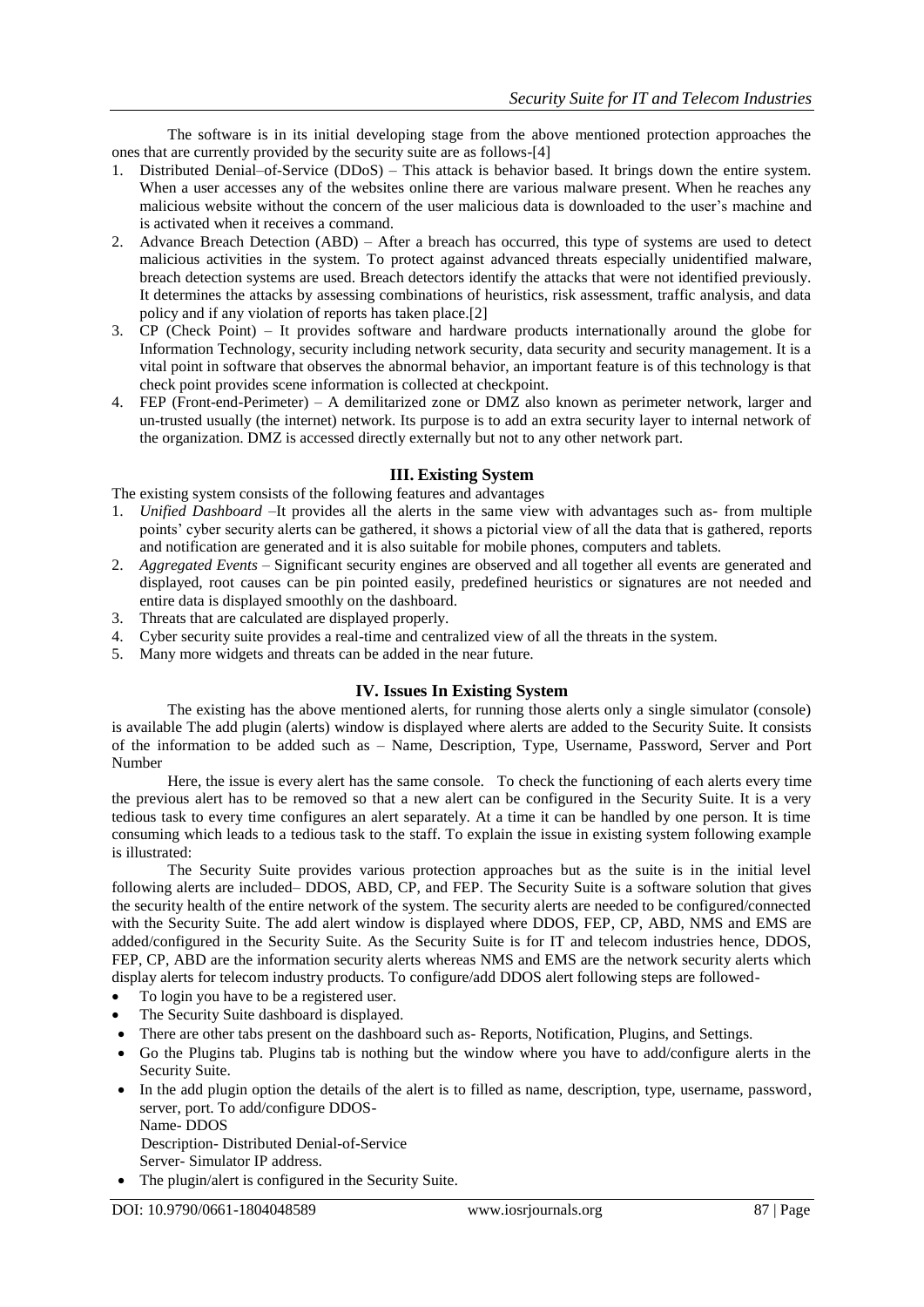Once the DDOS alert is configured in the Security Suite now to see its working following procedure is to be carried such as Open visual editor. Be a super user. // to edit visual editor (VI). Give path to open simulator. List of alerts will be displayed. Enable DDOS. Manually gives input script for DDOS. DDOS alerts will appear in Security Suite dashboard.

# **V. PROPOSED SYSTEM**

The security Suite provides the security health of the entire system in a pictorial format. This security Suite is useful for both IT industries and Telecom industries. The suite is useful for IT industries as it displays information security threats. As this software is in its initial stage selected threats are configured such as DDOS, ABD, CP and FEP. This security suite is recommended for telecom industries as it can handle customers network entirely because keeping in mind that individually all the elements cannot be protected whether you are protecting your transport network or IT infrastructure. This Security Suite provides optimal security and a centralized real-time view and control of security threats. As this Suite can be used in IT infrastructure as well it has own flaws and considering the above mentioned issues a solution is proposed for the same. Here, for configuring alert such as DDOS, ABD, FEP and CP it is observed that a single simulator is available. This simulator is nothing but the platform for executing the alerts and seeing them appear in the Security Suite dashboard. This simulator has a IP address through which alerts can be configured with the Security Suite. All the alerts have this one simulator because of which only one alert can be configured at a time and alerts for only one alert is observed. To execute all the alerts each time the previous alert has to be disconnected/disabled from the simulator. A script is written to display DDOS alert on the Security Suite dashboard. The entire alert has the same simulator. In the add plugin window a "Server" option is displayed where the IP address of simulator is to be entered to establish connectivity of simulator and Security Suite. Now, as all alerts have same simulator at a time only one simulator can be used to added/configure any of the alerts. To avoid these following solutions are proposed is-

*1. Each alert should have separate simulators*

When DDOS alert is to be observed in Security Suite it should have its separate simulator to run upon. All the DDOS commands are to be executed from the same simulator.

# *Advantages-*

If this solution is used there will be no need of disabling the current active alert that is running on the simulator, It will be less time consuming, it will not be a tedious task for the customer and as well as the testers.

*2. Adding simulator in "Add Plugin" window GUI*

"Add Plugin" window is displayed when alert is to be added in the Security Suite so that alerts will be reflected in the dashboard of Security Suite. In the add plugin window in "server" option the simulator IP address is to be entered. If separate simulator is allotted for each of the alerts directly the simulator IP address can be entered.

#### *Advantages-*

If this solution is used there won"t be any need of manually disabling the active alert on simulator to execute a separate alert, directly a script can be executed to observe any alert any time or all the time, more than one number of users can use the simulator, less time consuming, it won"t be tedious a task for the customer and the staff as will be more users friendly.

## **VI. Conclusion**

Security Suite is an application that provides the entire security health of the system. It displays the alerts, priority and severity of the alerts in a pictorial format. But, handling and running those alerts one at a time is a tedious task which has to be looked upon. This paper has highlighted the same issue and has proposed a solution for the same.

# **Acknowledgements**

I want to thank K.J Somaiya College of Engineering for giving me this opportunity. We would like to thank our contributors, supporters, colleagues, friends and relatives for encouraging and motivating us. We would like to thank our professors for their constant guidance.